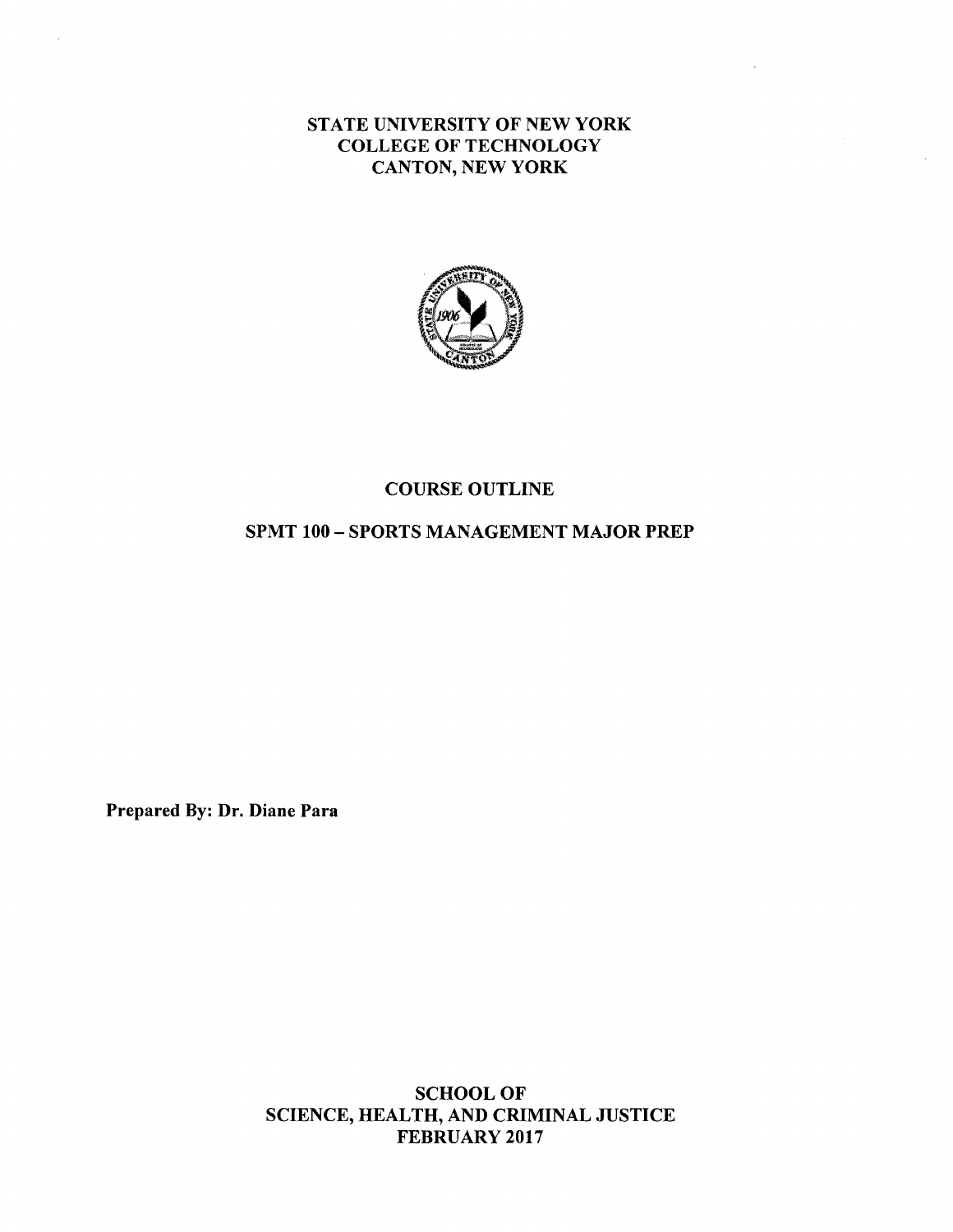- **A. TITLE:** Sports Management Major Prep
- **B. COURSE NUMBER:** SPMT 100
- C. **CREDIT HOURS:** (1)
- **D. WRITING INTENSIVE COURSE:** No
- **E. COURSE LENGTH:** 15 weeks
- **F. SEMESTER(S) OFFERED:** Fall

## **G. HOURS OF LECTURE, LABORATORY, RECITATION, TUTORIAL, ACTIVITY:**

1 lecture hours per week

#### **H. CATALOG DESCRIPTION:**

A requirement for all sports management students, this course is designed to help prepare sports management students for success in the major, as well as, college as a whole. The course will introduce students to critical reading, critical thinking and academic writing and the expectations of each throughout the program. In addition, topics such as college success strategies, learning/study techniques and available resources will be covered. One hour lecture per week.

#### I. **PRE-REQUISITES/CO-REQUISITES:**

a. Pre-requisite(s): None b. Co-requisite(s): None

#### **J. GOALS (STUDENT LEARNING OUTCOMES):**

By the end of this course,

|                                                                                                  | <b>Linkage of CSLO</b> |                             |
|--------------------------------------------------------------------------------------------------|------------------------|-----------------------------|
| <b>Course Student Learning Outcome</b>                                                           | <b>To Program SLO</b>  | <b>To Institutional SLO</b> |
| a. Critical Reading                                                                              | 3. Critical Thinking   | 2. Critical Thinking        |
| Students will be able to demonstrate foundational                                                |                        |                             |
| skills of critical reading and reflection.                                                       |                        |                             |
| b. Critical Thinking                                                                             | 3. Critical Thinking   | 2. Critical Thinking        |
| Students will be able to demonstrate foundational                                                |                        |                             |
| skills of critical thinking.                                                                     |                        |                             |
| c. Academic Research, Writing, and APA                                                           | 4. Communication       | 1. Communication            |
| Students will be able to identify an appropriate                                                 | <b>Skills</b>          | <b>Skills</b>               |
| scholarly source and write a well-structured<br>summary with an appropriate level of grammatical |                        |                             |
| accuracy and vocabulary both general and                                                         |                        |                             |
| specialized, and incorporate citations using correct                                             |                        |                             |
| APA style.                                                                                       |                        |                             |
| d. Plagiarism                                                                                    | 6. Morals & Ethics in  | 4. Social                   |
| Students will be able to describe what constitutes                                               | Sports Management      | Responsibility              |
| plagiarism in academic writing using sources of                                                  |                        |                             |
| information without plagiarizing.                                                                |                        |                             |
| e. Demonstrate sound study techniques                                                            | 2. Application of      | 3. Foundational             |
| Students will be able to demonstrate sound study                                                 | Knowledge & Skill      | Knowledge                   |
| techniques.                                                                                      |                        |                             |
| f. College Resources                                                                             | 2. Application of      | 3. Foundational             |
| Students will be able to identify various campus                                                 | Knowledge & Skill      | Knowledge                   |
| resources available to support their academic and                                                |                        |                             |
| personal growth.                                                                                 |                        |                             |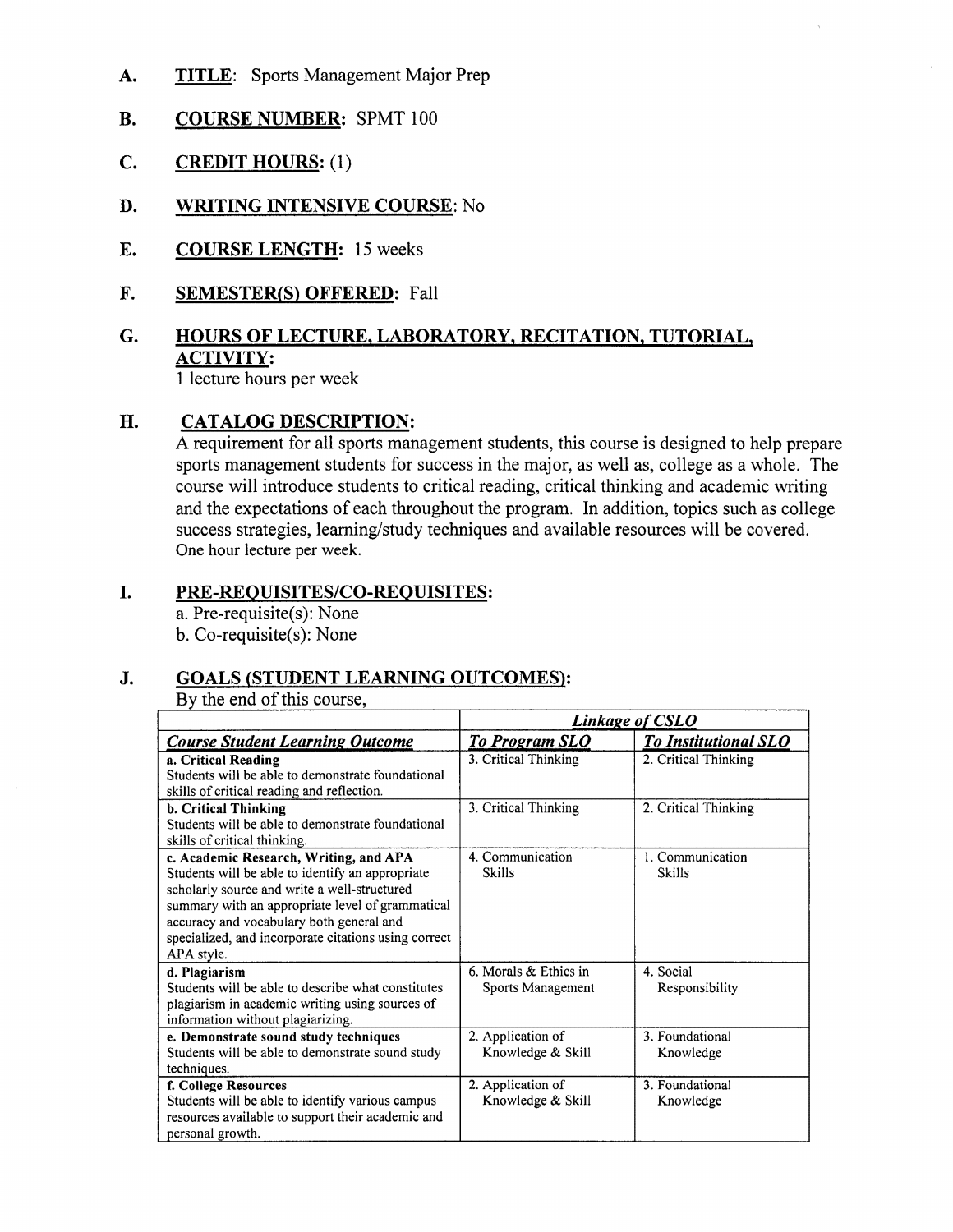#### **K. TEXTS: na**

**L. REFERENCES:** (alternative textbooks, references, and resources needed for delivery of the course)

Ryall, E. (2010). *Critical thinkingfor sports students.* Exeter, UK: Leaming Matters Ltd.

**M. EQUIPMENT:** (university supplied equipment, i.e., technology enhanced classroom)

#### **N. GRADING METHOD:** (A-F)

- **0. MEASUREMENT CRITERIA/METHODS:** (list in bullet form, all outlines should be created for face-to-face course delivery, attendance is not measurable, but you can list participation - see examples below)
	- $\bullet$  Assignments / quizzes
	- Participation
	- Final Major Reflection Paper

#### **P. DETAILED COURSE OUTLINE:** (must use the outline format listed below)

- I. Critical Reading
	- A. What is critical reading
	- B. Strategies for critical reading and reflection
- II. Critical Thinking
	- A. What is critical thinking
	- B. Relationship between critical reading and critical thinking
	- C. Critical thinking in the sports management profession

#### III. Academic Research, Writing, & APA

- A. Identifying proper academic resources and research
- B. Understanding academic writing and tone
- C. The do's and don'ts of academic writing
- D. The art of proofreading
- E. Incorporating proper APA writing style
- IV. Plagiarism
	- A. Understanding plagiarism
	- B. Understanding the consequences of plagiarizing and cheating